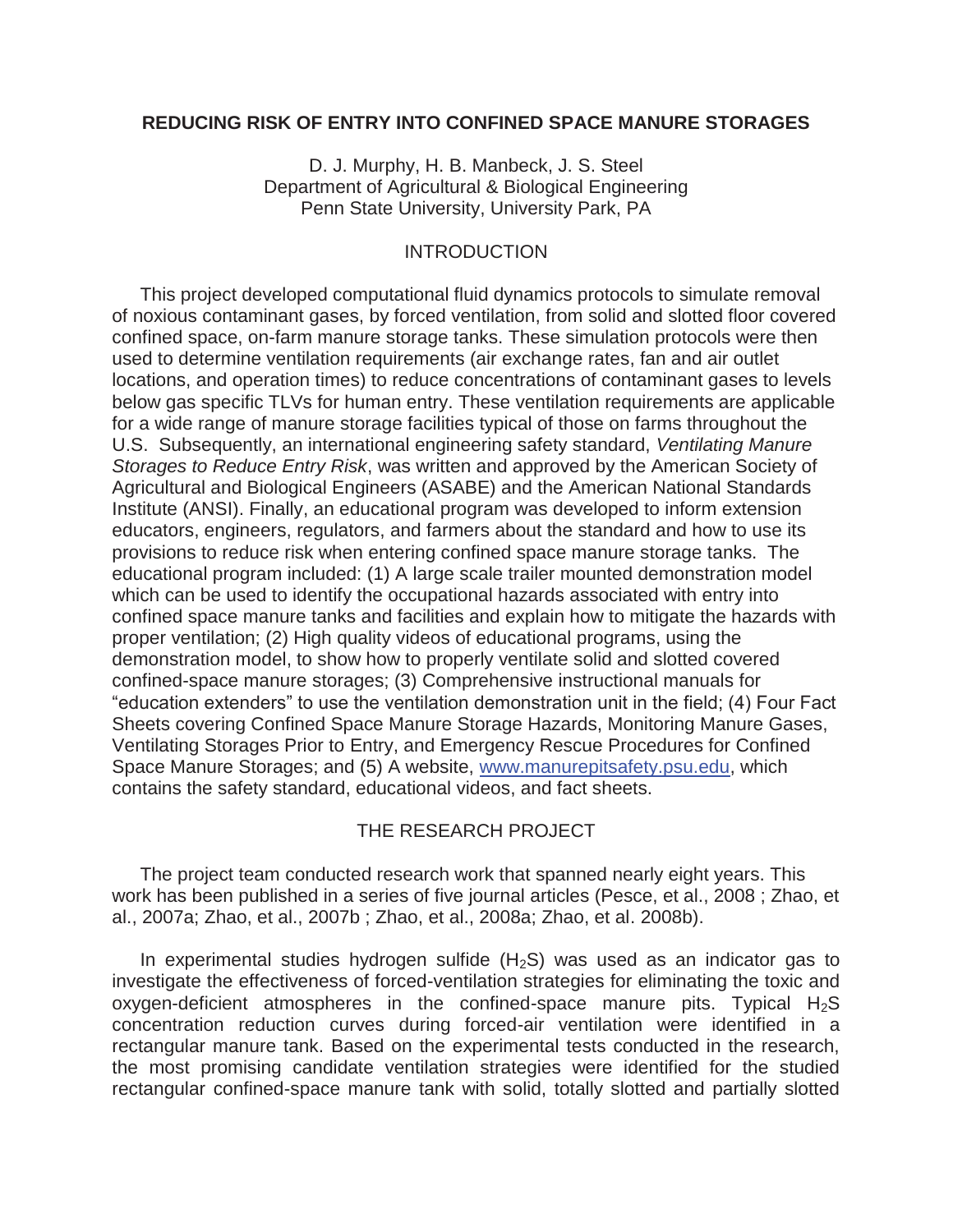covers. In addition, based on results of experimental tests, a field-based database was developed for the validation of computational fluid dynamics modeling protocols (Pesce et al., 2008). As an important input parameter of the CFD modeling protocols, manure gas emissions were measured experimentally using the same rectangular tank. The influencing factors on gas emissions were identified as well (Zhao et al., 2007a).

Computational fluid dynamics (CFD) modeling protocols to simulate  $H_2S$  removal from fan-ventilated confined-space manure storages were developed and validated. The CFD model was used to conduct the simulations of evacuating  $H<sub>2</sub>S$  during forced ventilation for the best ventilation strategies identified in the work by Pesce et al. (2008) for a typical rectangular on-farm manure tank with three cover types (i.e., solid, totally slotted, and partially slotted) and the validation of the CFD modeling protocols based on comparisons between simulated and measured H2S evacuation times. Simulated and measured evacuation times within the confined-space manure storage facilities evaluated agreed within 10% at all measuring locations except those immediately adjacent to the ventilation fan jet for all three cover types for both high (5 AC min<sup>-1</sup>) and low (3 AC min<sup>-1</sup>) air exchange (AC) rates. Corresponding evacuation times agreed to within 15% for all cover types and air exchange rates in the high-velocity gradient region of the ventilation fan jet. These results demonstrated that the CFD modeling protocols developed satisfactorily predict the gas concentration decay during forced ventilation in confined-space manure pits (Zhao et al., 2007b, 2007c). The validated CFD modeling protocols were applied to conduct simulations for identifying manure gas evacuation times and oxygen level recovery in the confined-space manure pits with different footprints. The factors (i.e., air exchange rate, manure gas emission rates, gas initial concentration) influencing the gas evacuation time were identified (Zhao et al., 2008a, 2008b).

 An extensive literature review was conducted to identify the highest concentration levels and emission rates documented for  $NH_3$ ,  $H_2S$ ,  $CH_4$ , and  $CO_2$  during typical manure operations. The highest documented concentration levels of  $NH_3$ ,  $H_2S$ , CH<sub>4</sub>, and  $CO<sub>2</sub>$  are, respectively, 270 ppm, 10,000 ppm, 700,000 ppm, and 450,000 ppm. For emission rates, the highest emission rates of  $NH_3$ ,  $H_2S$ ,  $CH_4$ , and  $CO_2$  identified from the literature review were 0.71, 0.48, 2.35, and 7.25 mg s<sup>-1</sup> m<sup>2</sup>, respectively (Zhao et al., 2008b). Additionally, a study on the mechanism of manure gas based on the literature review shows the time taken to evacuate  $H_2S$  and  $CO_2$  from associated high concentration levels to the safe exposure limits is longer than the time for evacuating  $NH<sub>3</sub>$  and CH<sub>4</sub> from their associated high concentration levels to safe levels. As a result, the mixture of  $H_2S$  and  $CO_2$  may be used to represent the manure gases mixture in simulations to identify maximum evacuation times for mechanically ventilated confinedspace manure pits.

 CFD simulations were conducted for the manure pits with the geometries and sizes representing a majority portion of the confined-space, on-farm manure pits in the US and Canada based on an informal survey of USDA-NRCS (Natural Resource Conservation Service) waste management engineers. The simulation results show gas evacuation times or oxygen replenishment times for a wide range of manure pit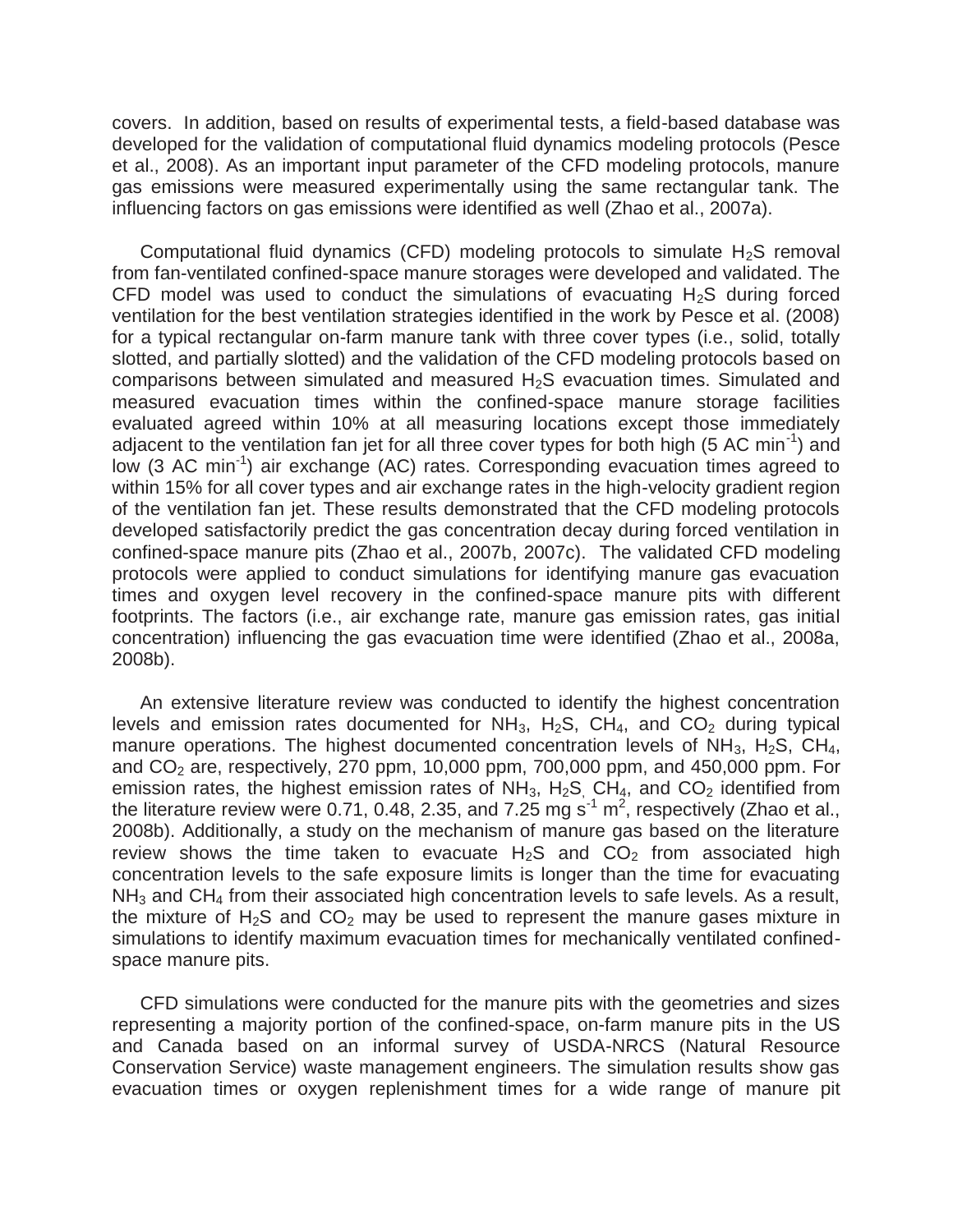geometries, contaminant gases, and initial conditions (i.e., gas initial concentration). The simulation results also generated profiles of pit zones in which contaminant gas or oxygen concentrations are below OSHA-defined safe levels after several intervals of ventilation.

Several conclusions have been drawn from this research:

- A non-linear relationship was identified between gas initial concentration and evacuation time.
- Non-significant difference of evacuation time was identified when the intercontamination ratio was higher than 0.40.
- Fig. The ventilation time required to replenish oxygen from 0  $\%$  to 20.5  $\%$ , by volume, was almost (difference < 5%) the same time for confined space manure pits initially filled with either  $H_2S$ , CH<sub>4</sub>, or CO<sub>2</sub>.
- Fig. The time to evacuate H<sub>2</sub>S from 10,000 ppm to OSHA PEL (10 ppm) and CH<sub>4</sub> from 700,000 ppm (70 % by volume) to TLV (1000 ppm) was nearly the same (difference  $< 5 \%$ ).
- There was no significant difference  $(<5%)$  of evacuation times for the confined airspace filled with a single gas or with a gas mixture.
- Ventilation time required to remove  $H_2S$  from maximum initial levels to PEL (10 ppm) was greater than or equal to time to remove other gases from maximum initial levels to their respective PELs or TLVs.
- Ventilation time required to replenish  $O_2$  to  $\geq$  20 % by volume is less than time required to evacuate  $H_2S$  from 10,000 to 10 ppm.

 The results of these simulations were used to formulate the ventilation protocols and specifications defined in the consensus engineering safety standard, ANSI/ASABE S607 "Ventilating Manure Storages to Reduce Entry Risk".

# SAFETY STANDARD DEVELOPMENT

 The first engineering standard to address specific ventilation strategies, including fan location, outlet location, air exchange rates, and ventilation times required to reduce contaminant gases in confined space manure storages to below ACGIH defined TLVs for hydrogen sulfide, carbon dioxide, and methane, and to replenish oxygen levels from 0% to 20 % by volume at sea level has been developed (ASABE, 2010). The standards development project followed the protocols outlined by the American National Standards Institute (ANSI) and was managed by the Standards Department of the American Society of Agricultural and Biological Engineers (ASABE), an ANSI certified standards provider. ASABE assured that all appropriate standards writing and approval protocols were followed for a consensus ANSI standard. In brief the protocols were:

- An ASABE standards development committee, which had wide representation including, designers, researchers, users, and regulators, was formed.
- The committee developed a draft standard for comment and balloting.
- The draft standard was approved by the committee only after at least 50% of the committee responded, at least 75% of the responders voted to approve the draft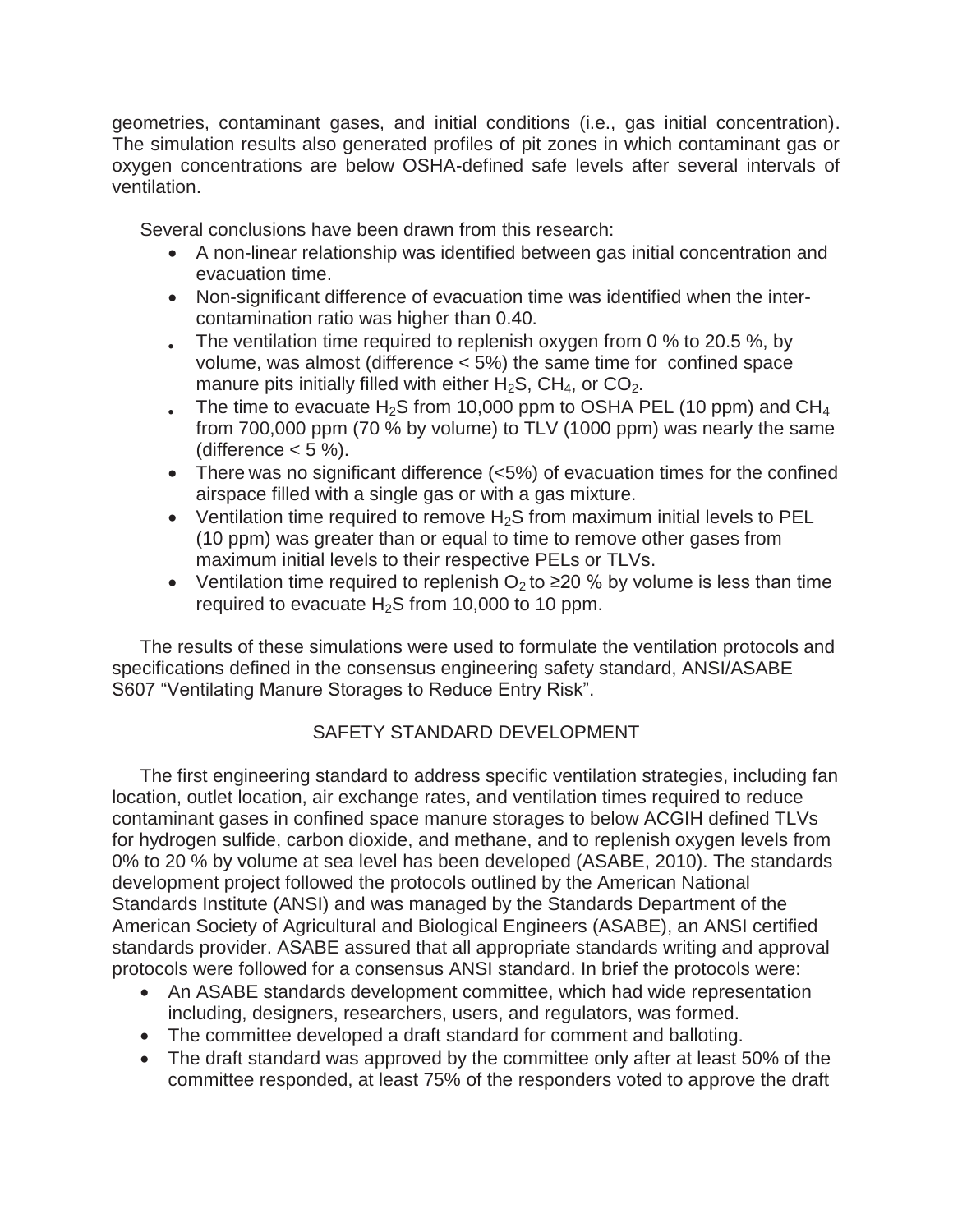standard, and all comments from approval and disapproval ballots were addressed to the satisfaction of the critics and the entire committee.

- Once committee approval was received, the ASABE Standards Committee confirmed that all ANSI consensus standard development protocols were followed and forwarded to ANSI for approval.
- ANSI reviewed and approved S607 as a consensus engineering standard.
- ANSI/ASABE S607, Ventilating Manure Storages to Reduce Entry Risk was published by ASABE in October, 2010.

## SAFETY EDUCATION PROGRAM DEVELOPMENT

 The research team has developed an outreach educational program, the overall aims of which are to demonstrate the hazards associated with entry into confined-space manure storages and to demonstrate how proper ventilation mitigates the hazards. The education program includes fact sheets, workbooks, educational videos and a safety demonstration model on mitigating hazards associated with manure pit entry events. The education program is flexible and can be tailored to various audiences including farmers, regulators, builders, or designers (Tillapaugh, et al., 2010a, 2010b, 2010c).

The educational program is based on several goals which are aimed at reducing risks when entering confined-space manure storages. Specific educational program goals include:

- Explaining hazards and risks associated with confined-space manure storages, and ways to eliminate or minimize those hazards and risks.
- Providing instructions for purchasing, using and maintaining gas measurement equipment.
- Presenting ventilation design details and requirements for existing and planned facilities.
- Teaching proper procedures for planned entry and responding to emergency situations.

There are several target audiences for the educational program. These include:

- Engineers/Designers/Builders/Inspectors Presentations for this group are focused on understanding and using calculations and recommendations for forced air ventilation systems described in ANSI/ASABE Standard S607 (Ventilating Manure Storages to Reduce Entry Risk).
- Farmers/Operators/Users/Insurance Presentations for this group are focused on understanding, identifying and minimizing hazards; employee/worker training; understanding and using gas detection equipment; planned entry procedures; and responding to emergency situations.
- Educators An Instructor Guidebook has been developed for cooperative extension and other educators to teach confined-space manure storage hazards and safety practices to farmers, employees, family members, manure haulers, insurance personnel and other such groups. The Instructor Guidebook includes all information developed for the other target groups.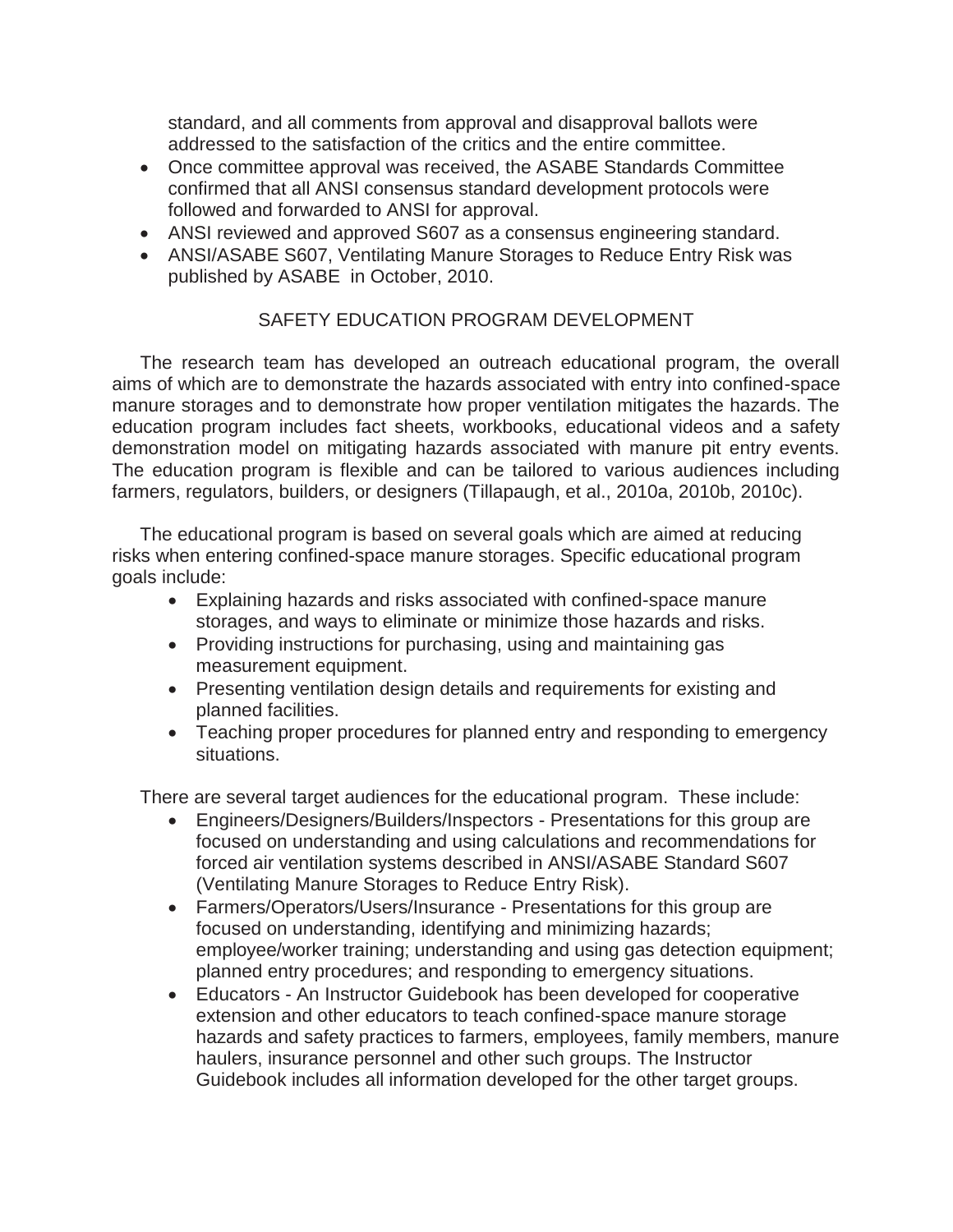**Emergency Services - Presentations for this group focus on procedures for** safely responding to emergencies involving manure storages.

 Several educational tools are used to target audience these groups and cover the wide range of topics necessary for reducing risk when entering confined-space manure storages. A portable scale model demonstration unit representative of a confined-space manure facility has been constructed. Agricultural and Biological Engineering extension publications have been created and serve as reference materials for targeted audiences. A workshop has been developed and presented to teach engineers and building planners how to design ventilation systems for manure pits to reduce entry risk. Program presentations utilize the scale model demonstration unit, a PowerPoint slide deck, printed reference materials and web-based video presentations.

 *Scale Model Demonstrations*. The scale model demonstration has been designed to illustrate and reinforce toxic gas hazards and proper ventilation of confinedspace manure storages. An Instructor's Manual guides demonstrators though set up and tear down of the demonstrations, contains demonstration scripts, and contains the educational fact sheets and other handouts (Tillapaugh et al., 2011) The unit is built inside a seven foot tall by fourteen foot long enclosed trailer. Spectators watch the demonstrations through a four foot tall by twelve foot long hinged door in the side of the trailer. A PowerPoint slide presentation is used to help communicate important points. The scale model manure storage inside the trailer is constructed with a removable animal housing structure. With the barn removed, plastic floor panels can be exchanged to simulate storages with slotted or solid covers. Ventilation fans are installed at desired locations in the manure storage as well as in the barn structure (Figure 1).



Figure 1. Photograph of scale model demonstration unit

 During presentations, the manure storage is flooded with carbon dioxide and fog to simulate and visualize accumulated toxic manure gases. Gas concentration measurements are displayed on large LED displays for the audience. A mannequin is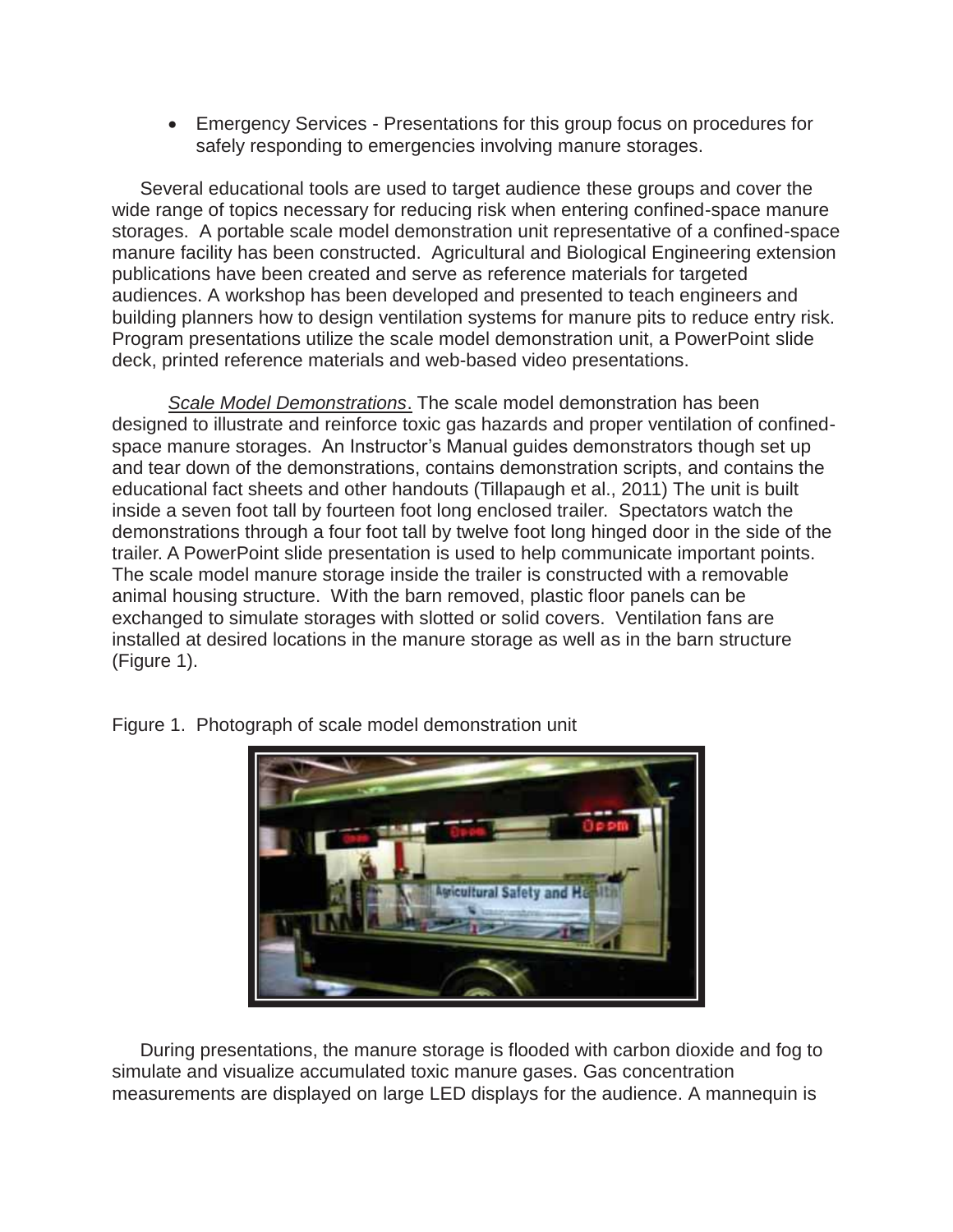used to show the consequences of entering the manure facility without proper ventilation. Appropriate ventilation techniques are demonstrated. During ventilation demonstrations, audience members see gas concentrations decrease on the LED displays as the toxic gases are evacuated by forced ventilation. Simulations of manure pit ventilation are shown on a 46 inch LED television screen to help audience members visualize air flows and hazard reduction. These animations were created with SolidWorks Flow Simulation software and use color scales to show changing gas concentrations. A detailed set of instructions, complete with demonstration videos on CDs, for multiple demonstrations using the scale model have been developed.

*Extension Publications*. In an effort to organize educational program subject matter, extension publications for the targeted audiences have been developed. These extension publications are:

- Confined-space Manure Storage Hazard. This publication (Steel et al., 2011a) targets any person seeking general manure storage safety information. Topics covered include manure storages and confined-spaces, monitoring gas levels, positive pressure ventilation systems, regulatory issues, and planned entry into confined-space manure storage.
- Confined-Space Manure Gas Monitoring. This publication (Steel et al., 2011b) targets those seeking information for selecting, using, maintaining, and calibrating manure gas detecting and testing equipment. This includes the benefits of gas measurements for calculating required ventilation times, and personnel safety. Comparisons of detector tube equipment, electronic sensors and multiple gas detectors are also given.
- **Confined-Space Manure Storage Ventilation System Design. This publication** (Manbeck et al., 2011) targets designers, contractors, and inspectors. Details are based on the ANSI/ASABE S607 standard and address techniques to calculate ventilation requirements based on storage dimensions and selection of appropriate fans. These ventilation calculations are valid for designing ventilation in both existing and planned storages, as well as portable and permanently installed systems.
- x *Confined-space Manure Storage Emergencies.* This publication (Hill et al., 2011) targets farmers, employees, family members, manure haulers, and emergency response personnel. The importance of using confined-space entry best safety practices to rescue victims in manure pits is explained.

*Video Presentations*. Two professional level video presentations of the confinedspace manure storage ventilation demonstrations, with voice-over narration and graphics, have been developed. One video presentation addresses solid covered storages and is 24 minutes (Steel et al., 2011c). The other video covers slotted floor storages and has three parts: a) high initial gas concentration in the storage; low initial gas concentration in the storage; and c) low level of contaminant gas in the ducted ventilation air supply (Steel et al., 2011d). This video is 27 minutes long.

*Website*. A dedicated website (www.manurepitsafety.psu.edu has been developed (Murphy et al., 2011). The website contains all of the educational information including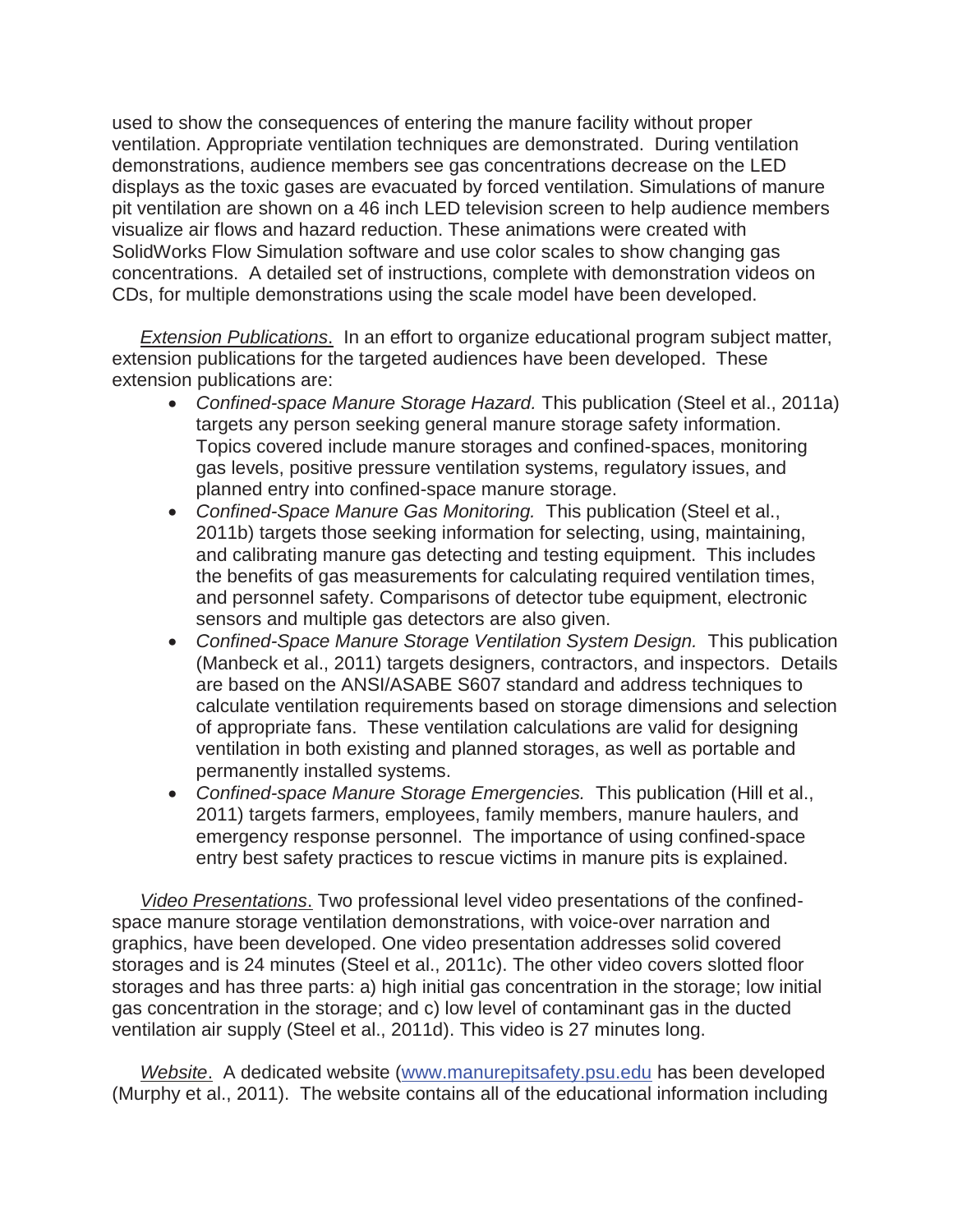the video presentations, the ANSI/ASABE S607 standard, the extension publications, and links to other relevant websites. The website features an automated pre and post survey that allows us to measure impact, whenever a person visits each of the fact sheet and video sites. This allows us to understand who may be using the site, the value they assign to our educational products, and suggestions for improvement.

## FUTURE WORK

 Evaluation of the education program is on-going. We are in the process of conducting a baseline survey of a sample of dairy and swine farmers in several states to assess their current knowledge of manure storage hazards, current safety practices, and the ability to mitigate the hazards with properly designed and installed ventilation systems. A follow-up survey 3 to 5 years from now is anticipated to assess the effectiveness of the developed educational program to induce farmers to adopt the manure pit ventilation interventions developed in this research and development project.

 A currently funded project is titled *On-Line Tools for Designing Ventilation Systems to Reduce Manure Pit Entry Risk*. This 5-yr project began September 1, 2011 and has as a goal the development of an on-line, web-based, computer-aided-design tool to simulate the performance of ventilation systems for removing noxious gases and to replenish oxygen prior to entry. We will validate the design tool against previously published field and simulation results. The developed on-line tool will be alpha- and beta-tested by two nationwide pools of practicing agricultural facilities planners prior to launching it on the web. A training program to teach planners how to properly use the developed design tool will be developed and delivered in webinar, on-line university and live workshop formats. A small sample of practicing facilities planners will evaluate the training session. The training program will subsequently be revised based on the critiques prior to launching the training sessions on the web. Finally, we will write and submit proposed revisions to the current consensus safety standard (ANSI/ASABE S607), Ventilating Manure Storages to Reduce Entry Risk, to include the developed online tool for specifying ventilation requirements for on-farm, confined-space manure storage tanks.

#### REFERENCES

- ANSI/ASABE S607. 2010. Ventilating manure storages to reduce entry risk. ASABE Standards. American Society of Agricultural and Biological Engineers. St. Joseph, MI. October.
- Hill, D. E., D. J. Murphy, J. S. Steel and H. B. Manbeck. 2011. Confined space manure storage emergencies. E54. The Pennsylvania State University, College of Agricultural Sciences, Department of Agricultural and Biological Engineers, University Park, PA. 4 pp.

Manbeck, H. B., D. J. Murphy and J. S. Steel. 2011. Confined space manure storage ventilation systems. E53. The Pennsylvania State University, College of Agricultural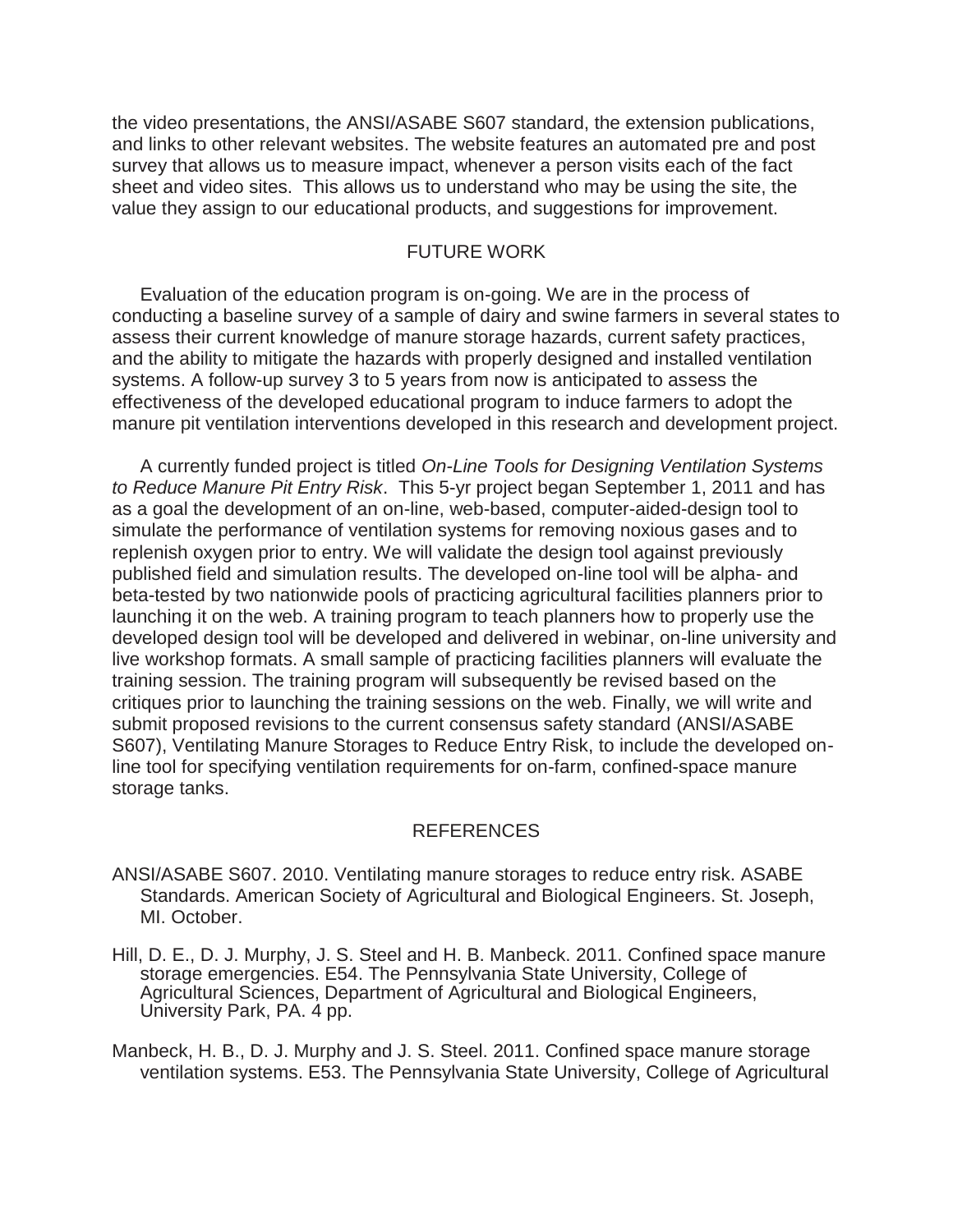Sciences, Department of Agricultural and Biological Engineers, University Park, PA. 4 pp.

- Murphy D. J., Steel J. S, Manbeck H. B. 2011. Manure Pit Safety. Website. Agricultural Safety & Health Program, Department of Agricultural & Biological Engineering, The Pennsylvania State University, University Park, PA. Accessible at www.manurepitsafety.psu.edu.
- Pesce, E. P., J. Zhao, H. B. Manbeck and D .J. Murphy. 2008. Screening ventilation strategies for a confined-space manure storage. Journal of Agricultural Safety and Health 14(3):283-308.
- Tillapaugh, J. A., D. J. Murphy, and H. B. Manbeck. 2010a. An Educational Program to Reduce Risk When Entering Confined-space Manure Storages. ASABE Paper No. 1008540. St. Joseph, Mich.: ASABE.
- Tillapaugh, J. A., D. J. Murphy, and H. B. Manbeck. 2010b. An Educational Program to Reduce Risk When Entering Confined-space Manure Storages. *In National Institute for Farm Safety Annual Conference 2010 Abstracts and Papers*. CD-ROM. National Institute for Farm Safety, Inc., http://nifsagsafety.org/ : NIFS.
- Tillapaugh, J. A., D. J. Murphy, and H. B. Manbeck. 2010. An educational program to reduce risk when entering confined-space manure storages. *In Proc. International symposium on air quality and manure management for agriculture 2010.* St. Joseph, Mich.: ASABE.
- Tillapaugh J.A., Steel J. S, Murphy D. J, Manbeck H. B. 2011. Instructor's Manual: Manure Storage Ventilation Demonstration Program. Agricultural Safety & Health Program, Department of Agricultural & Biological Engineering, The Pennsylvania State University, University Park, PA. 154 pp.
- Steel, J. S, D. J. Murphy and H. B. Manbeck. 2011a. Confined space manure storage hazards. E51. The Pennsylvania State University, College of Agricultural Sciences, Department of Agricultural and Biological Engineers, University Park, PA. 4 pp.
- Steel, J. S, D. J. Murphy and H. B. Manbeck. 2011b. Confined space manure gas monitoring. E52. The Pennsylvania State University, College of Agricultural Sciences, Department of Agricultural and Biological Engineers, University Park, PA. 5 pp.
- Steel J. S, Murphy D. J, Manbeck H. B. 2011c. Video: Reducing Entry Risk Solid Covered Storage. 24 minutes. Agricultural Safety & Health Program, Department of Agricultural & Biological Engineering, The Pennsylvania State University, University Park, PA. Accessible at www.manurepitsafety.psu.edu.
- Steel J. S., Murphy D. J., Manbeck H. B. 2011d. Video: Reducing Entry Risk Slotted Floor Storage. 27 minutes. Agricultural Safety & Health Program, Department of